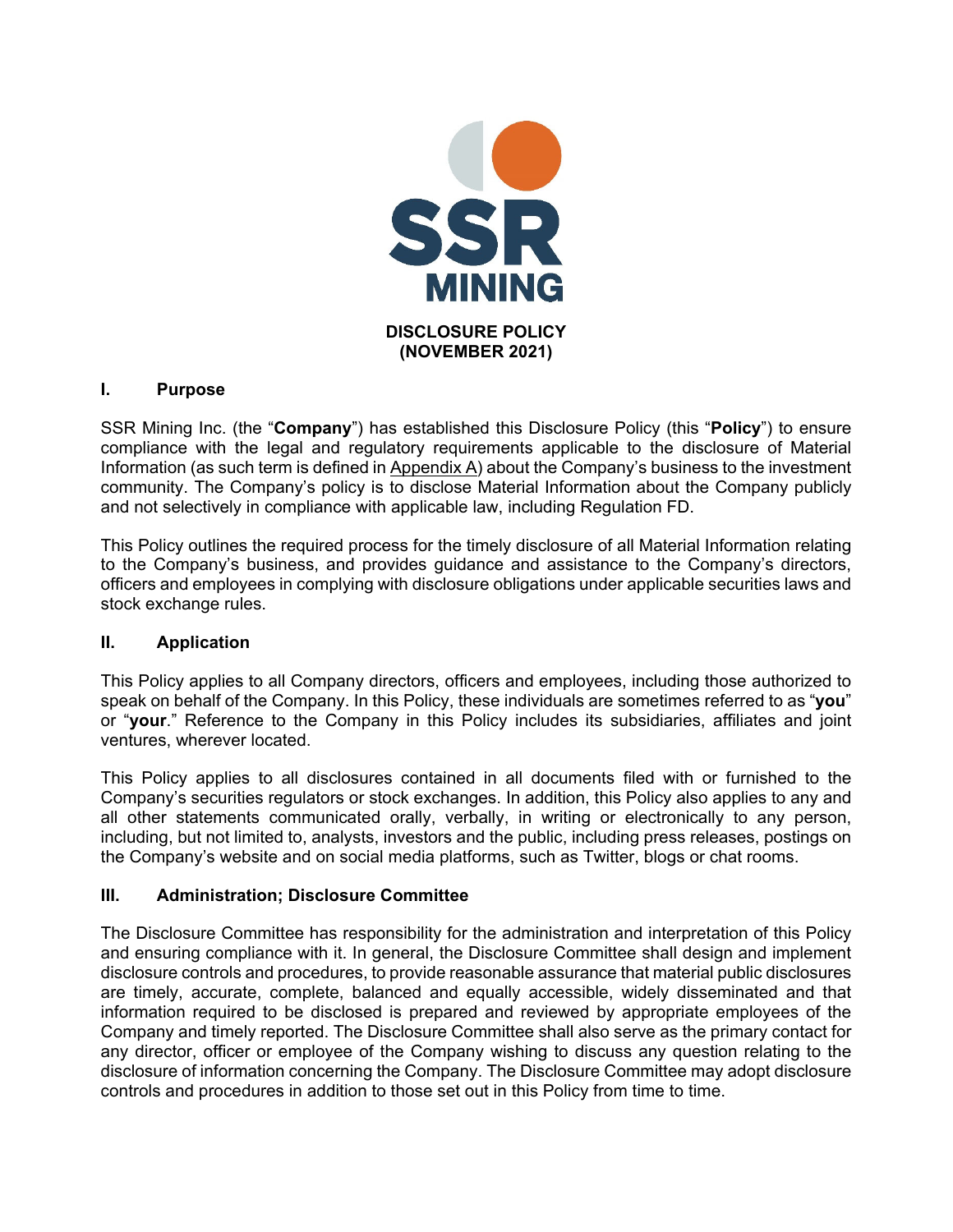The Disclosure Committee is currently composed of the President and Chief Executive Officer, Chief Financial Officer and the Chief Legal & Administrative Officer, and others as designated by the Chief Executive Officer from time to time. The members of the Disclosure Committee may delegate certain of their duties and responsibilities set forth in this Policy to other proper officers of the Company or to certain proper employees of the Company.

The Disclosure Committee will be assisted in the performance of its duties by appropriate Company personnel. These personnel will assist in the review of disclosure materials upon request within their particular areas of operation, expertise or competence, as the case may be, and will be available for such other support functions as the Disclosure Committee may determine are necessary or appropriate in the fulfillment of their duties.

It is essential that the Disclosure Committee is sufficiently apprised of potentially material Company developments so they can discuss and evaluate any events that might impact the disclosure process. See Appendix A for examples of potentially Material Information.

If you have any questions about this Policy, you may obtain additional guidance from a member of the Disclosure Committee.

## **IV. Designated Spokespersons**

The Company designates a limited number of spokespersons responsible for communicating with investors, analysts, portfolio managers, media and other persons (each a "**Designated Spokesperson**)". The President and Chief Executive Officer shall be the primary Designated Spokesperson of the Company. The members of the Company's Executive Committee and the Company's Investor Relations employees shall be secondary Designated Spokespersons. The Chief Executive Officer or Disclosure Committee may approve additional spokespersons and may designate other individuals to speak to matters within any such individual's area of responsibility from time to time.

In addition, the Company's Board of Directors is authorized to discuss public information or policy positions previously disclosed by the Company if approached by an analyst, investor or other member of the public after having consulted with a member of the Disclosure Committee or a Designated Spokesperson. Members of the Board of Directors must refer any inquiries from the media to a Designated Spokesperson.

When a Designated Spokesperson or a member of the Board of Directors meets with analysts, investors, portfolio managers, the media or others on an individual or small group basis, a member of the Investor Relations team must attend such meetings. When a member of the Investor Relations team is unable to attend such meetings, prior to such meetings, Investor Relations should brief those participating on the Company's public disclosure to help ensure consistency in messages and disclosure. Where practical, statements and responses to anticipated major/top-level questions should be scripted or discussed in advance. The purpose of the Investor Relations team's attendance at such meetings and/or the pre-briefing is to ensure that there is no disclosure of non-public Material Information, that all statements made are accurate and to allow follow-up cross-briefing to other Designated Spokespeople to ensure that communication is consistent.

The Designated Spokesperson or the member of the Investor Relations team who participates in any analyst or investor meeting, conference or other non-public event will normally hold a debriefing meeting as soon as practicable after any such meeting, conference or event with members of the Disclosure Committee. If such debriefing uncovers the disclosure of previously undisclosed Material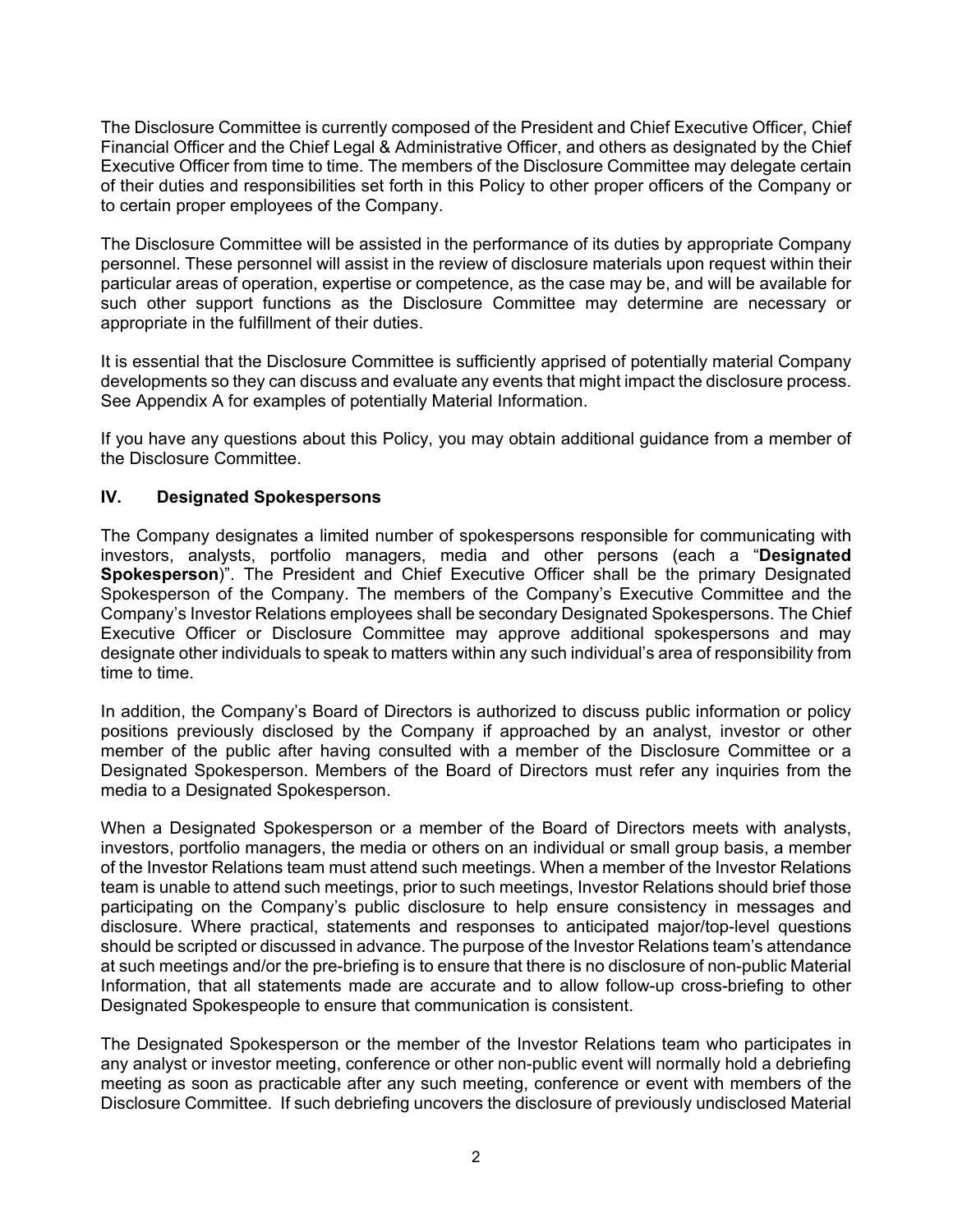Information or the material inaccuracy of a statement made during the meeting, the Disclosure Committee will determine the appropriate courses of action.

If you are not a Designated Spokesperson, member of the Board of Directors, or have not been informed in writing that you have been specifically authorized to speak on a matter by the Disclosure Committee, you are not permitted to speak on behalf of the Company with analysts, investors or the media and must refer any inquiries to a Designated Spokespersons.

# **V. Timely Disclosure of Material Information**

Material Information about the Company must be disclosed in a timely, consistent and appropriate manner, in accordance with applicable laws and regulations. The Disclosure Committee is responsible for considering the materiality of information and events as they arise and determining the applicable disclosure obligations. If you have become aware of Material Information, you must immediately advise a member of the Disclosure Committee. You must also inform the Disclosure Committee if you become aware of any error in Material Information previously disclosed as it may require correction.

## **VI. Contact with Analysts, Investors and Media**

The Company recognizes that meetings with analysts, investors and the media are an important element of the Company's investor relations program, and that Designated Spokespersons may meet with analysts, investors and the media from time to time on an individual or small group basis. During any such meetings, Designated Spokespersons should never disclose non-public Material Information. Designated Spokespersons should only provide non-material information or Material Information that has already been publicly disclosed.

## **VII. Press Releases**

The Disclosure Committee must review all press releases for accuracy and completeness prior to dissemination, and the Legal Department and Investor Relations Department will coordinate the issuance of all press releases, including considering whether the subject matter of the press release triggers a filing with a securities or other regulatory body and whether the press release triggers notification to the stock exchanges on which the Company's securities are listed. In addition, all press releases issued in respect of quarterly and annual financial results must be reviewed and approved in accordance with the procedures set out by the Board of Directors and necessary filings with securities regulatory bodies must be made.

## **VIII. Conference Calls and Webcasts**

The Company periodically hold conference calls or webcasts to discuss quarterly or annual financial and operating results or major corporate developments. The Company will provide advance notice of such events by press release or other method of communication, which will include details regarding the date and time of any conference call or webcast, as well as participation details. If, during the conference calls or webcasts, selective disclosure of non-public Material Information has occurred, the Company will promptly disclose such information in accordance with applicable law and regulatory requirements.

## **IX. Electronic Communications; Social Media; Website**

Online communications are an extension of the Company's formal corporate disclosure record, and as such, the securities laws and rules of the stock exchanges applying to disclosure of information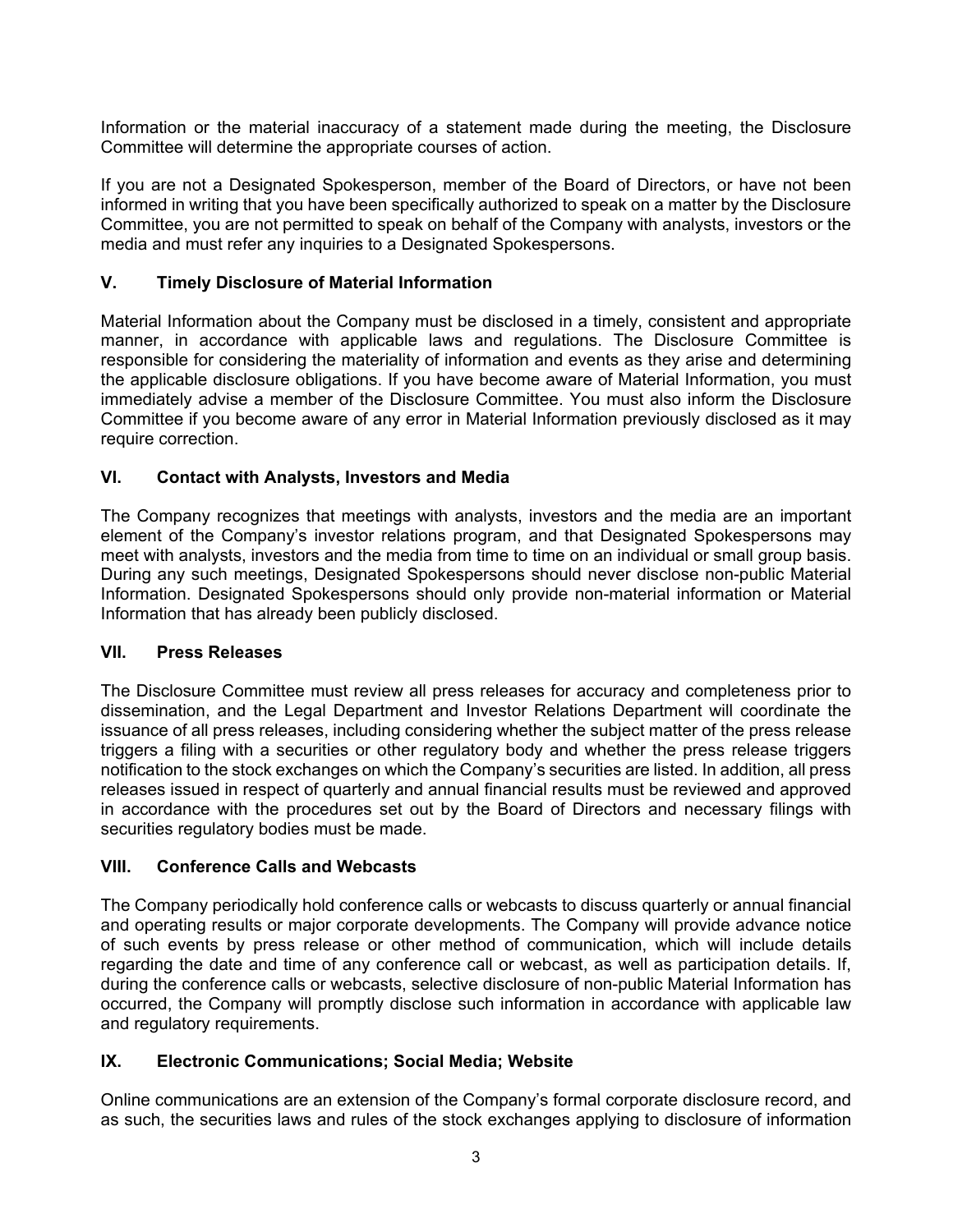apply equally to information posted on the Company's website and distributed by other electronic means, including through social media. Any disclosure through the website or social media accounts must comply with this Policy and all applicable securities laws and the rules of our stock exchanges.

Directors, officers and employees are not permitted to represent or speak on behalf of the Company on internet discussion forums, chat rooms, blogs or social networking services unless you are authorized to do so by the Disclosure Committee. While directors, officers and employees may repost previously released news releases on their personal social media accounts, these posts should be free from any additional commentary or discussion, including in the comments.

## **X. External Speeches and Presentations**

Acceptance of any invitations to give external speeches or presentations about the Company at conferences or other public venues at which shareholders, potential investors or media may be present, or which are expected to become available to any of the foregoing, must be pre-approved, and the content of any such speeches and presentations reviewed by the Disclosure Committee. In no event shall any such speeches and presentations contain Material Information that has not previously been publicly disclosed and must otherwise comply with this Policy.

### **XI. Rumours**

As a general rule, The Company will not comment, positively or negatively, on rumours or speculation. about the Company. If a stock exchange or a securities regulatory authority requests that the Company make a statement in response to a market rumour, the Disclosure Committee will consider the matter and prepare an appropriate response, having consulted with legal counsel if deemed necessary.

#### **XII. Maintaining Confidentiality**

Any officer, director or employee privy to confidential information (regardless of whether such information is also Material Information), should maintain such information in confidence and should not disclose such information to anyone other than authorized Company personnel or representatives who have a legitimate need to know such information in connection with their duties and who have been advised of the confidential nature of such information. Confidential information should not be disclose to any outside party except to the extent that it is necessary to do so in the ordinary course of business.

In order to prevent the misuse or inadvertent disclosure of confidential information, reasonable steps to safeguard confidential information should be taken, including the following:

- Keep documents containing confidential information in a safe place with access restricted to individuals who "need to know" that information in the necessary course of business and use code names if necessary.
- Use passwords to protect access to confidential electronic data.
- Do not discuss confidential matters in places where or in a manner in which the discussion may be overheard.
- Do not read confidential documents in public places or leave such documents where others may retrieve them.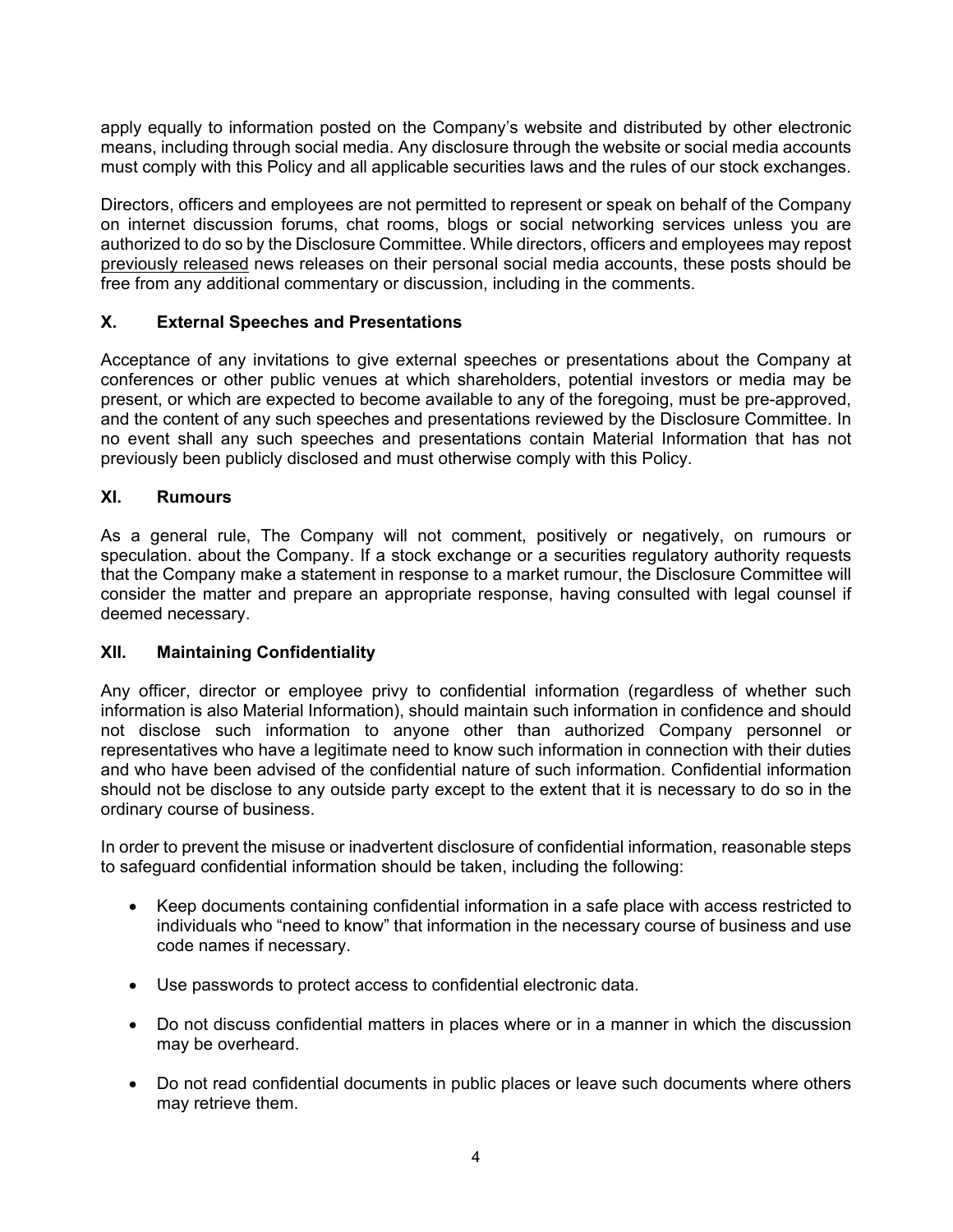- Avoid unnecessary copying of confidential documents. Extra copies of confidential documents should be shredded or otherwise destroyed.
- Transmit confidential documents by electronic means only where it is reasonable to believe that such transmission can be made and received securely.

## **XIII. Avoiding Selective Disclosure**

When participating in shareholder meetings, news conferences, speaking with the media, analysts' conferences and private meetings with shareholders, potential investors or analysts, Designated Spokespersons must only discuss non-material information or Material Information that has been previously publicly disclosed. Designated Spokespersons may never make "selective" disclosure of non-public Material Information, including disclosing smaller, non-material components of Material Information. If you have a concern that any disclosure of non-public Material Information or "selective disclosure" to an outside party has occurred in a meeting, conference or otherwise, other than in accordance with this Policy, you must immediately contact a member of the Disclosure Committee.

### **XIV. Inadvertent Disclosure**

In the event that non-public Material Information is inadvertently disclosed prior to broad public dissemination, the Company will be required to make an immediate announcement on the matter, as required by applicable securities laws and rules of security exchanges. In certain cases, the Company must also inform the parties that received the Material Information that the information is non-public Material Information that must be kept confidential, and the Company must advise them of their legal obligations with respect to the Material Information, including that they cannot trade in the Company's securities until the non-public Material Information has been generally disclosed.

## **XV. Forward-Looking Information**

The Company may from time to time provide certain forward-looking information in news releases and other disclosure materials to enable shareholders and potential investors to evaluate the Company. Forward-looking information may include statements about future or anticipated growth, operating results and performance of the Company and its business prospects and opportunities. Any such information will be clearly identified as forward-looking, accompanied by appropriate cautionary language and made in compliance with applicable securities laws. All new public disclosures of material forward-looking information must be approved by the Disclosure Committee.

#### **XVI. Analyst Reports**

Only Designated Spokespersons may provide comments on analysts' reports. Such comments must be limited to an identification of factual information that has been previously disclosed that may affect an analyst's model or estimates and inaccuracies or omissions with respect to information that has been generally disclosed. A Designated Spokesperson may discuss economic and industry trends, which are generally known or that may affect the Company. The Company will not directly or indirectly express or indicate "comfort" or concurrence with respect to analyst draft reports and models or the assumptions underlying the report.

Any comments on analysts' reports must contain a disclaimer that the report was only reviewed for factual accuracy with respect to the Company. Designated Spokespersons cannot confirm or endorse an analyst's models or estimates and must not attempt to influence an analyst's opinion or conclusion.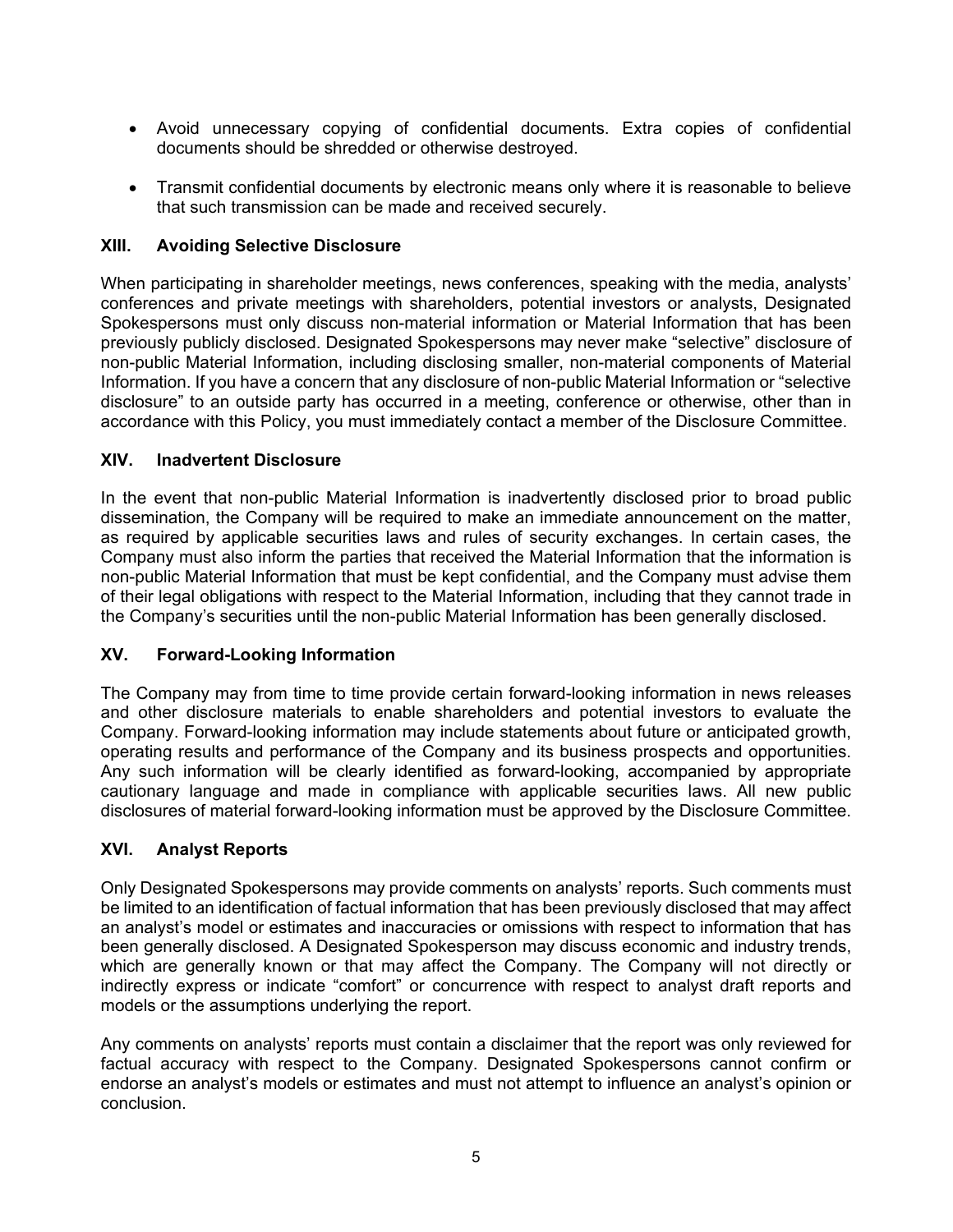Analysts' reports must not be disseminated except that the Designated Spokespersons may distribute the reports to the Board of Directors and employees of the Company to the extent necessary in the course of their duties. Such reports should not be distributed to anyone outside of the Company.

### **XVII. Reporting and Enforcement**

Violations or suspected violations of this Policy should be reported in accordance with the procedures under the *Whistleblower Policy*.

Failure to observe this Policy may result in disciplinary action up to and including termination. Furthermore, violations of this Policy may also be violations of applicable laws and may result in penalties for you and/or the Company.

#### **XVIII. Certification**

Upon commencement of employment or association with the Company begins, you must sign an acknowledgement form confirming that you have read and understand this Policy and agree to comply with it. Requests to make similar acknowledgements may be made on an annual basis.

**\* \* \***